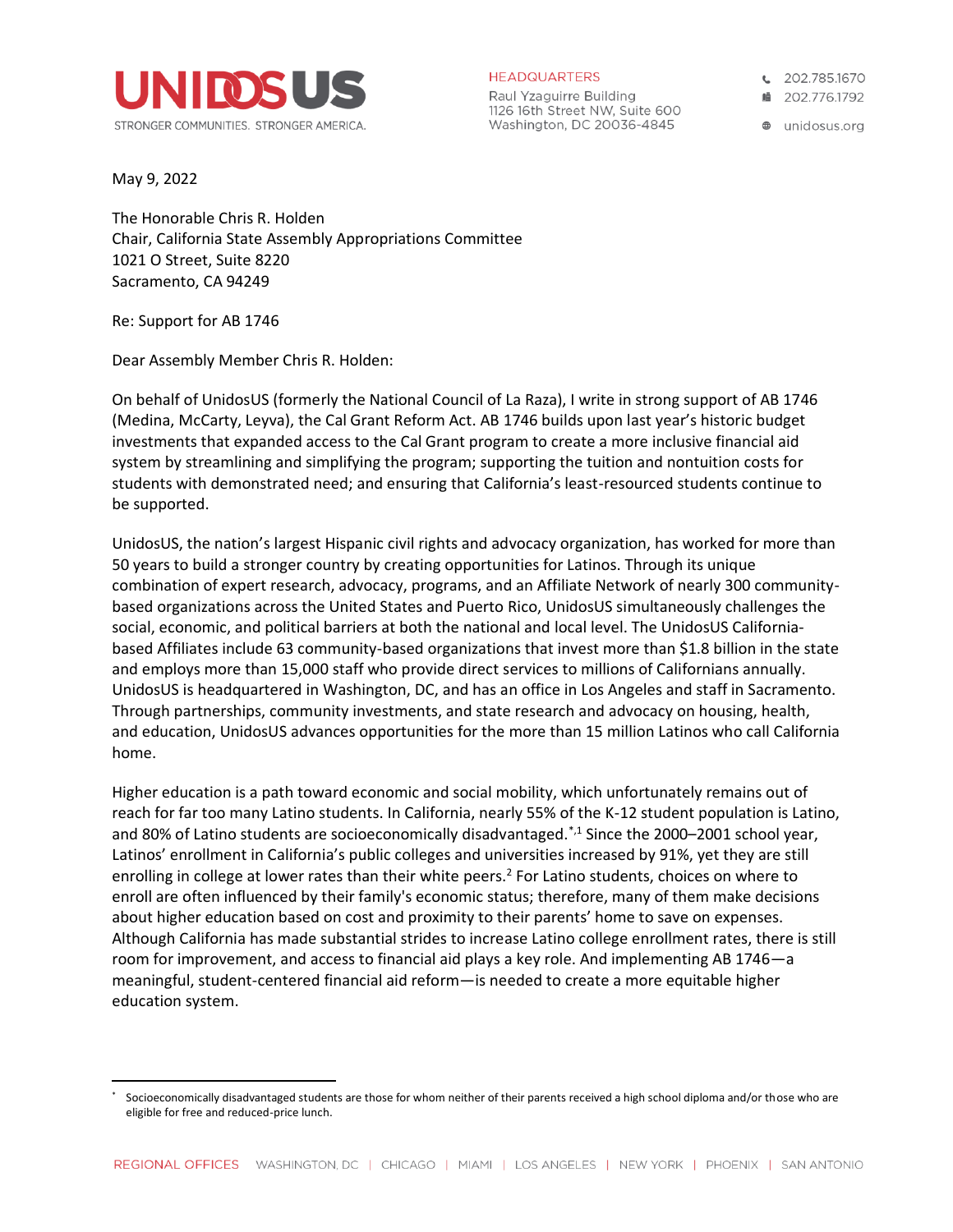## **Specifically, AB 1746 will:**

- 1. Streamline and simplify the Cal Grant program by condensing the program into two awards and aligning Cal Grant eligibility to the Federal Pell Grant. This will enable clearer communication to families and greatly reduce a student's burden when it comes to applying for college.
- 2. Take important steps to better address non-tuition cost. It will ensure that the Cal Grant 2 award keeps pace with the annual growth in inflation, thus addressing the issue of the access award losing a significant portion of its purchasing power.
- 3. Remove barriers for students to get the aid they need to pursue their college and workforce training goals, such as removing GPA verification requirements for community college students which has prevented older students from accessing Cal Grant dollars. Considering that California community colleges serve the majority of the state's students of color and that the majority of Latino college students attend community college, making them accessible plays a critical role in closing racial and ethnic equity gaps.

The Cal Grant program was designed six decades ago to serve students throughout California; however, it has not kept up with the needs of our students. Prior to the COVID-19 pandemic, California college students were already struggling to pay for their basic needs, such as food and housing, because they lacked nontuition assistance through financial aid. According to an UnidosUS survey, in September 2020, 45% of current California Latino students with college loans relied increasingly on credit cards, 35% took additional loans to pay for unanticipated expenses, and 41% had to get a job to help family with basic living expenses. $3$  The lack of college affordability, combined with the impacts of the pandemic, has resulted in students being forced to find alternative ways to fund their education, which is likely to impact their academic and financial well-being.

Additionally, enrollment in California community colleges, saw a significant drop. From fall 2019 to fall 2020 there was a drop of 16.8% in student enrollment<sup>4</sup> and from fall 2020 to fall 2021 there was additional drop of 9.9%.<sup>5</sup> This is alarming and consequential for the Latino community given that majority of California Latino undergraduates; 72% of Latinos in 2018-19, enroll at a California community college.<sup>6</sup> Students of color have been among the hardest hit by the pandemic; therefore, it is critical that permanent structural changes are made to support equitable education opportunities, and thus, an equitable recovery for California.

California's current approach to financial aid and investments in college affordability leaves too many students without state financial aid every year. Last year's state budget made historic investments toward the Cal Grant program, by expanding access to over 150,000 more students, specifically targeting some of our most vulnerable students, and AB 1746 takes critical steps to further that impact.

AB 1746 can greatly benefit Latino students, especially since the pandemic has hit the population particularly hard.<sup>7</sup> Additionally, Latino students are largely first-generation students, meaning they have more difficulty navigating the Free Application for Federal Student Aid (FAFSA) and financial aid system and would benefit from a simplified and streamlined process. The current iteration of Cal Grants turns away hundreds of thousands of eligible low- and middle-income students, many of whom are Latino.<sup>8</sup>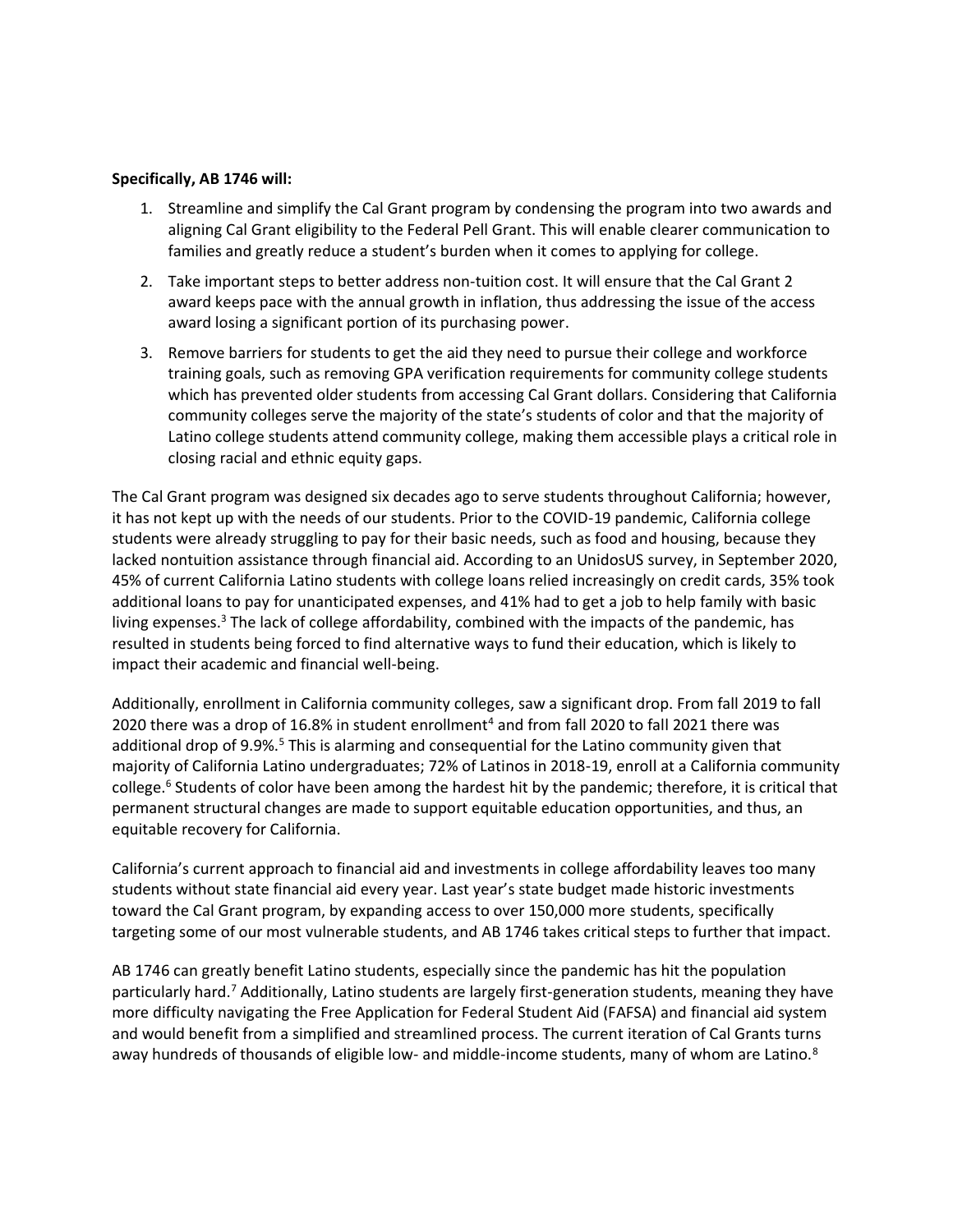Through the implementation of the Cal Grant Reform Act over 150,000 new students would receive a Cal Grant and it is estimated that 95,000 of those new students would be Latino students who are lowincome and eligible for aid, but who are currently not receiving aid. Additionally, under this new framework 3,000 CA Dream act filers would be eligible for aid.

AB 1746 is needed because too many students are currently unable to complete their degrees. Only 32% of California's Latino community college students transfer to a four-year university within six years.<sup>9</sup> Latinos largely cite financial insecurity and a lack of help for ancillary college costs as the reason for dropping out or taking fewer courses per semester.

The COVID-19 pandemic has disrupted students' academic trajectory—especially Latino, Black, Indigenous, Filipino students—therefore, it is critical that the state continues to strengthen and invest in the Cal Grant program.<sup>10</sup> UnidosUS is pleased to support AB 1746 as it is critical to eliminating barriers and improving access to state financial aid, specifically for low-income students of color. If you have any questions regarding our support, please contact Viviana Martin, Policy Analyst, Policy and Advocacy at [vmartin@unidosus.org.](mailto:vmartin@unidosus.org)

Sincerely,

Formence

Esmeralda López California State Director Policy and Advocacy UnidosUS

cc: Assemblymember Jose Medina Assemblymember Kevin McCarty Senator Connie Leyva

<sup>1</sup> UnidosUS, *California Latino Students & English Learners: Fast Facts 2020–21* (Washington, DC: UnidosUS, 2020), <http://publications.unidosus.org/handle/123456789/2098> (accessed September 15, 2021).

<sup>&</sup>lt;sup>2</sup> UnidosUS, *California Latino Students in Higher Education* (Washington, DC: UnidosUS, 2021), <http://publications.unidosus.org/handle/123456789/2151> (accessed September 15, 2021).

<sup>&</sup>lt;sup>3</sup> UnidosUS, "Student Loan Debt in California: Survey of Current and Former Student Borrowers" (Washington, DC: UnidosUS, 2020)[, https://www.unidosus.org/publications/2083-student-loan-debt-in-california-survey-of-current-and-former-student](https://www.unidosus.org/publications/2083-student-loan-debt-in-california-survey-of-current-and-former-student-borrowers/)[borrowers/](https://www.unidosus.org/publications/2083-student-loan-debt-in-california-survey-of-current-and-former-student-borrowers/) (accessed September 14, 2021).

<sup>4</sup> Michael Burke and Daniel J. Willis, "California community college enrollment plummets amid pandemic, putting some campuses at risk," *Los Angeles Times*, April 12, 2021, [https://www.latimes.com/california/story/2021-04-12/california](https://www.latimes.com/california/story/2021-04-12/california-community-college-enrollment-plummets-amid-covid)[community-college-enrollment-plummets-amid-covid](https://www.latimes.com/california/story/2021-04-12/california-community-college-enrollment-plummets-amid-covid) (accessed April 2022).